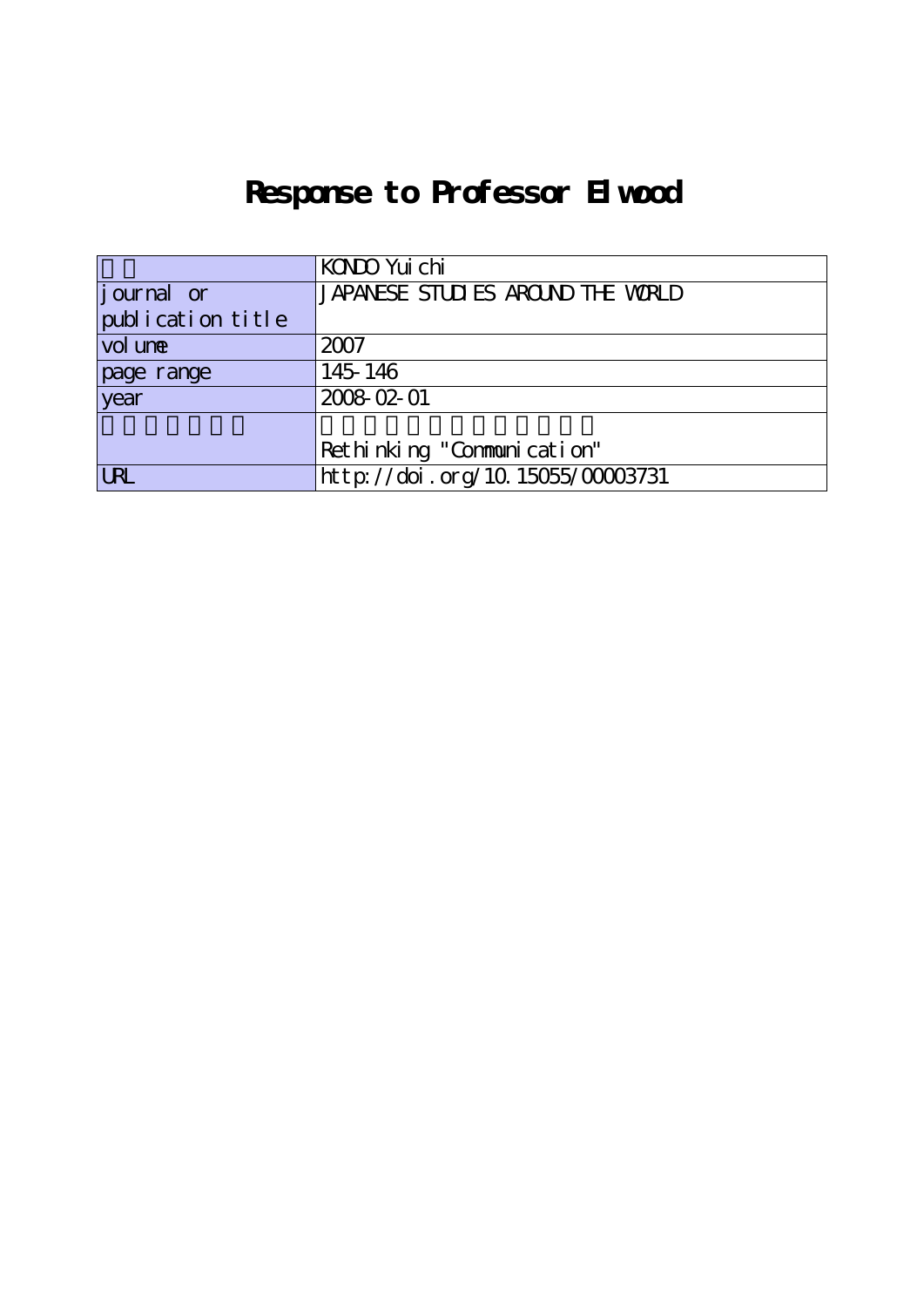## Response to Professor Elwood

Kondō Vūichi

Ritusmeikan Asia-Pacific University

 Professor Elwood's presentation on Speech Acts in the EFL classroom clearly illustrated the direction of new EFL pedagogy: from grammar-oriented methods to pragmatics-oriented methods. Recent studies on politeness theory or discussion on appropriateness of discourse suggest that EFL classes must include modules that will teach the aspect of pragmatism so that the learner will be fluent not only in language but also in "communication."

The presentation provided an overview of one way to improve the awareness of speech acts, illustrating with the teaching material that Prof. Elwood uses. The method—the use of a Discourse Completion Test—is an interesting example of the attempt to combine language education and communication education. The discourse that the students will learn will facilitate smoother communication and more appropriate forms of communication between LI and L2 speakers.

The idea advocated, however, poses two issues. One is the adequacy of using American responses as a template to evaluate student's responses. When we teach students a set of pragmatic rules to the students, selection of a rule or a standard requires culturally, linguistically and politically sensitive decisions. Using a single rule, whether it is American or Australian or British or whatever, will plant in students the idea that the rule they learn is "the" standard. This is in direct conflict with "World Englishes" movement. Being fully aware that we need to present a set of rules for teaching and evaluation, English teachers should at the same time be careful to consider English varieties and to try to strike a balance with pragmatics-based English education.

 The second point regarding the teaching method proposed is the extension of this class activity. Students will be able to learn the pragmatic and semantic differences well in the classroom setting. The students will discuss and yield English sentences that they think are appropriate; then, they will receive feedback. Yet, the variety of situations or contexts we can provide